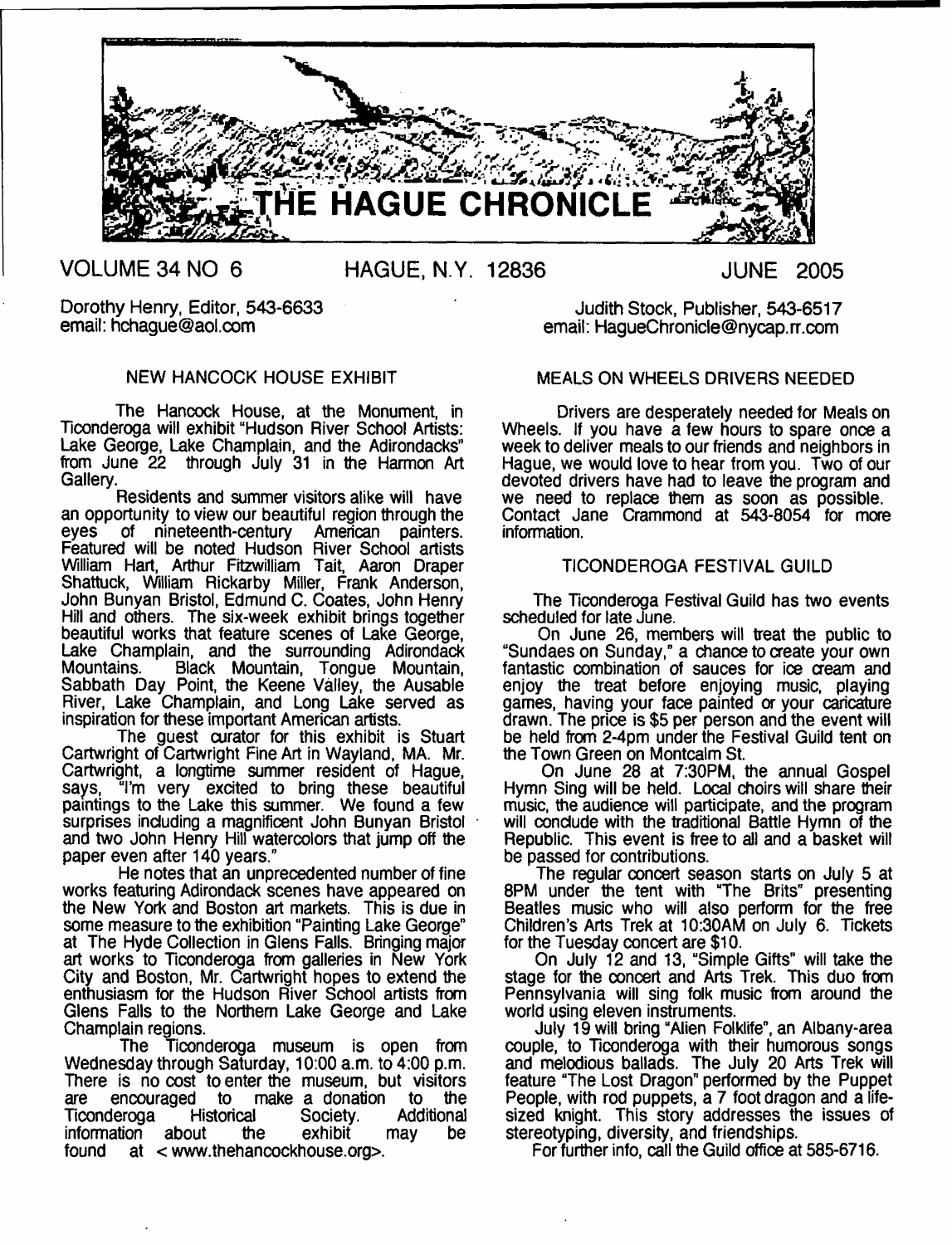-2-

The Award luncheon for Warren County's Contributing Senior of the Year, Janet Hoffay, was held at Echo Lake Lodge in Warrensburg with 200 in attendance and a cheering section for Janet of 21 proud family members & friends. Hague Supervisor Dan Belden and his wife, Janice, both Senior Club Members, were there, and Dan was seated at the head table with other County & Town Officials along with the Honorees. Dan's speech was filled with many warm accolades for Janet & framed awards were given to her from NY State, Warren County & the Town of Hague. Certainly, this was a day

Janet Hoffay will always remember. "Swinging Senior" luncheon catered by Burleigh's Cafe was enjoyed by many. Our monthly business meeting was filled with final plans for the Memorial Day Celebration. All those Seniors wearing red sweatshirts with the white H's at the parade on Saturday were Club Members doing their share to give Hague<br>their "Day to Remember". These Seniors "Day to Remember". deserve a pat on the back and big "Thank You".

Also in May we celebrated the birthday of Marguerite West, one of our "Elite 90's Club" members, and presented her with flowers & a cake (which we all shared, of course). At the same time, we celebrated as a Club, Janet Hoffay's recent County Senior Award. Member, Chip Devenger presented Janet with an award from Silver Bay Association & the Club presented her with flowers, a photo album & a cake (yes, that too was shared by all)! It was a fun gathering.

June's meeting will be Tuesday, June 28th, 1:30 p.m. at the Community Center. Guest Speaker will be Lynn Osterberg of The Alzheimer's Association NENY. We welcome anyone who is interested to join us. Also, we will be making plans for our August Picnic and for our fall outing.

Just a reminder - The Seniors always have the Welcome Mat out for new members. We meet every 4th Tuesday of the month (except in July) and anyone 55+ may join - the annual membership is \$5.00. Hope to see you soon. mp.

## MEMORIAL DAY PARADE WINNERS

The Family Funfest at the Town Beach was a success with ongoing music followed by the 63-Unit Parade with great bands, Memorial Jeeps, Shriners, clowns, mini horses, classic<br>cars, and impressive float themes. Special cars, and impressive float themes. thanks to the judges Joyce Barker, The Martin Agency; Craig Lonergan, Lonergan's Antiques; and Dr. John McDonald, Ti Superintendent of Schools and to the Parade Announcer & "All Day Music Man" Steve Pelkey, WOKO Radio.

The winners of the Memorial Day Parade float contest were "The Locust Inn B&B" by The Dunns & Ginns for the Most Creative; "Abe Lincoln" by The DeFrancos for the Most Patriotic; "Youth in America" by the Mannings & Troops for Best Youth Presentation; and "Adirondack Leisure" by The Hague Senior Citizens Club for Best in Parade. Honorable Mention/Adult went to the "Statue of Liberty" by The Rotary Club and Honorable Mention/Youth went to the Hague Fish & Game Club.

After the parade, the Memorial Service was held in the Town Park beginning with a welcome from Supervisor Dan Belden. Following his remarks was the guest speaker, Nelson Waters with "Remembering Memorial Day" coupled with Debbie Reid singing her own composition "Go To Sleep My Weary Soldier." Prayers were led by Sr. Fran Husselbeck & Rev. Jim Scudder , Words of Dedication were iven by Frank Koenig, American Legion & Chris Swinton, Hague Fire Chief and the drum roll was presented by the Fort Ticonderoga Fife and Drum Corps.

Madeline Pelkey, Hague Senior Citizen President and Chairwoman of the Parade all who supported, participated or helped in any way with Hague's Memorial Day Celebration including The Town of Hague, Hague Chamber of Commerce, NLG Rotary Club, The Kiwanis Club, Stewarts Shops, Walmart, Ti Dollar Store & many private donors.

Special thanks also go to Hague VFD for capping the day's celebration with their popular old fashioned chicken barbecue.

## NEW BUSINESS VENTURE

On Tuesday, June 7th, about 50 people attended the grand opening of the Hague satellite real estate office of the Ticonderoga Century 21 with refreshments hosted by Countryside Mortgage. Jacob Stephan, Century 21 Chief Operating Officer, came from the state of Washington to cut the red ribbon.

Joan Miller has opened this new office in the downtown area in the space formerly used as a bagel shop and ice-cream store. In addition to real estate, Mrs. Miller is using the building for an antique shop. Known as "The Millers, Antiques and Gifts", she is featuring Ruth Rumney paintings, many items for ladies of the Red Hat Society, depression glass and other collectibles.

Mrs. Miller plans to keep both the real estate office and the antique shop open year round. The summer hours will be daily from 9am to 5 pm. For further information, call 543-6001.

## SEEN ABOUT TOWN

The distinguished members of the "Old Men's Philosophical Society" have been sighted having their regular morning coffee and discussion at the Uptown Store. Perhaps as the weather improves, they will be seen on the tennis court, golf course or out on the Lake sailing!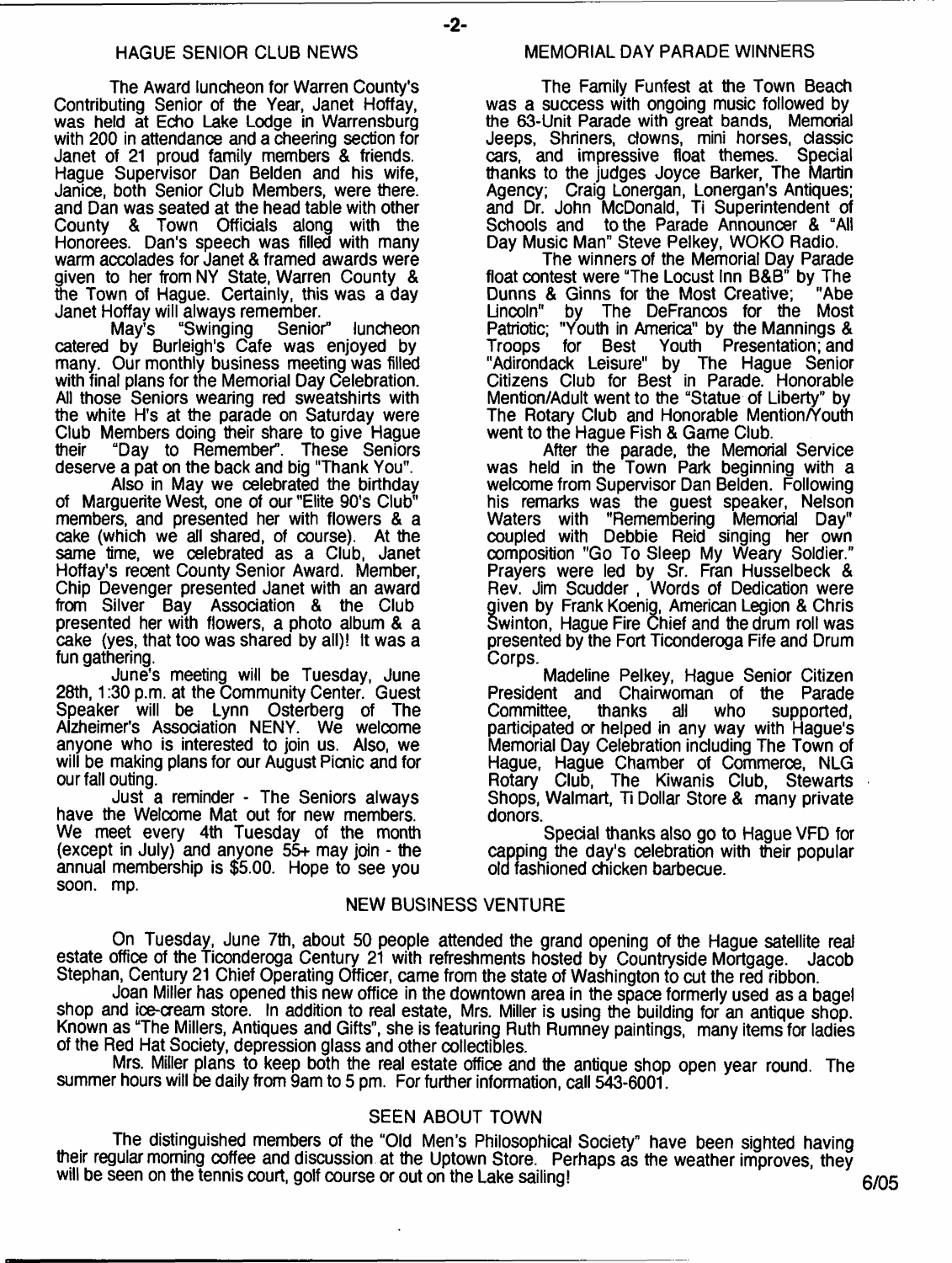$-3-$ 

Special events in Hague over the Fourth of July weekend start with an Art Show (featuring Marianne Kuhn, Jim Craner, Jerry Shelton and Jim O'Toole) at Hague Creek Antiques from 7 - 9 PM on Friday, July 1st sponsored by the Chamber of Commerce.

On Saturday, July 2nd, the Hague Fish & Game Club will hold a Rea Market from 9 AM - 5 PM at the Clubhouse off West Hague Road and a Chicken Barbecue from 1 - 8 PM.

Then on Sunday, July 3rd, the Chamber will present "Elvis in the Park" at the Town Beach at 8 PM followed by a fireworks spectacular over the water hosted by the Town of Hague starting at 9:30 PM.

#### WITH THE CHAMBER

The Hague Chamber of Commerce has elected new officers and made plans for an active year. The Co-Presidents are Karen Laundree and David Dunn, the treasurer is Sal Santaniello, co-secretaries are Carol Pittman and Carolyn Dunn, and the County liaison is Mark Martucd.

The May meeting featured Paul Kaza, head of the firm hired by Warren County to market and promote the county. Paul and his director of public relations, Rachel Carter, gave an update on steps being taken at the county level and made suggestions on ways to promote Hague. Paul mentioned that you "can never have too much photography" and to that end the Chamber will soon be initiating a photo contest.

The Chamber is encouraging any community member interested in helping promote the community and support the work of the Chamber to become an Associate Member for a yearly fee of \$25. The Chamber meets at 7 pm at the Community Center on the third Monday of each month.<br>During July the Cl

the Chamber will hold Mixer/Monthly meeting at 6:30 PM on Monday, July 18th at the Northern Lake George Resort, Lakeshore Drive, Silver Bay. This get-together will be an open session for networking among business owners and associate members including a short (15 - 20 min) business meeting.

In addition to the Fourth of July events, the Chamber will also be sponsoring the annual Hague Antiques Fair from 10 AM - 4 PM on Saturday and Sunday, July 16th and 17th at the Hague Community Center.

#### TICONDEROGA REUNION

The Ticonderoga Alumni Association is sponsoring the second All-Alumni Reunion Weekend Extravaganza, this summer on July 29th-31st. Many activities are scheduled for this weekend including an art show, local tours of the town and school, boat trips, athletic tournaments, and entertainment in the park. Look for the schedule of events in the Times of Ti or on <[www.ticonderogaalumni.com>](http://www.ticonderogaalumni.com).

Grace Memorial Chapel in Sabbath Day Point, which first held services in 1885, has announced its summer schedule. All services begin at 10am. On June 26 the first service for this season will be conducted by The Rev. Peter Durkee, Retired: United Presbyterian Church, Olmsteadville, NY. Subsequent services in July will be held by The Rev. Robert B. Marr, Retired: United Church of Christ, Suffolk, VA on July 3; Dr. John Paterson, Retired: United Presbyterian Church, Barre, VT on July 10; The Rev. Bruce Tamlyn, Chaplain, Silver Bay Association on July 17; and Dr. Thornton Penfield, Retired Professor of English, Loyola University, New Orleans, LA on July 24.

On Saturday, July 16, the Silver Bay String Quartet will perform in Grace Memorial Chapel at 8PM, The public is invited to attend. A free will donation will be accepted.

## TICONDEROGA TOWN WIDE GARAGE SALE

The Ticonderoga Chamber of Commerce is sponsoring a "Town Wide Lawn & Garage Sale," to be held on July 2nd and 3rd. They will produce and distribute a map and pamphlet to highlight the locations of those who wish to list their sale. Listings are \$5.00, which will cover printing and distribution costs. Information must be submitted to the Chamber's 94 Montcalm Street office by Friday, June 10th. For more details, call Jean Wood at 585-7895 a Tabitha Wood at 585-9172, or the Ti Chamber at 585-6619.

#### WILDERNESS EXPLORATION TRIPS

The Cornell University Cooperative Extension 4-H Program is conducting two, three-day Wilderness Exploration trips which are open to both 4-H and non 4-H youth. The first trip scheduled July 19-21 is for 9-11 year olds and cost is \$12.00 per participant.

The second trip scheduled July 6-8 is for 12-15 year olds and cost for this trip is \$28.00 per participant.

The trips are well chaperoned and are under the leadership of an experienced Adirondack Guide with certification as an Advanced Wilderness First Aide. To pre-register, or for more Information, contact the Cornell University Cooperative Extension Education Center, 377 Schroon River Road, Warrensburg, NY 12885 Phone 623-3291 or 668-4881. Register by 7/1 /05.

#### TOWN OF HAGUE GARAGE SALE

The Town of Hague is sponsoring a townwide garage sale on August 6, 2005 from  $10$ AM - 4:30PM. Maps to locations of sales will be provided at the Community Center, Visitor Center and local businesses. To be a part of this program and to be listed on the map, please call 543-6161 by July 7, 2005. NO FEE IS REQUIRED.

The Catholic Community of Hague will hold a Giant Garage Sale Saturday and, Sunday, July 16,17 from 8-2. They will be offering a wide range from books to appliances,) household items, furniture to tents, everything and anything but clothing. For information or pickup call the DeLarms at 543-6444 or the LaCourses at 585-6236.  $\Box$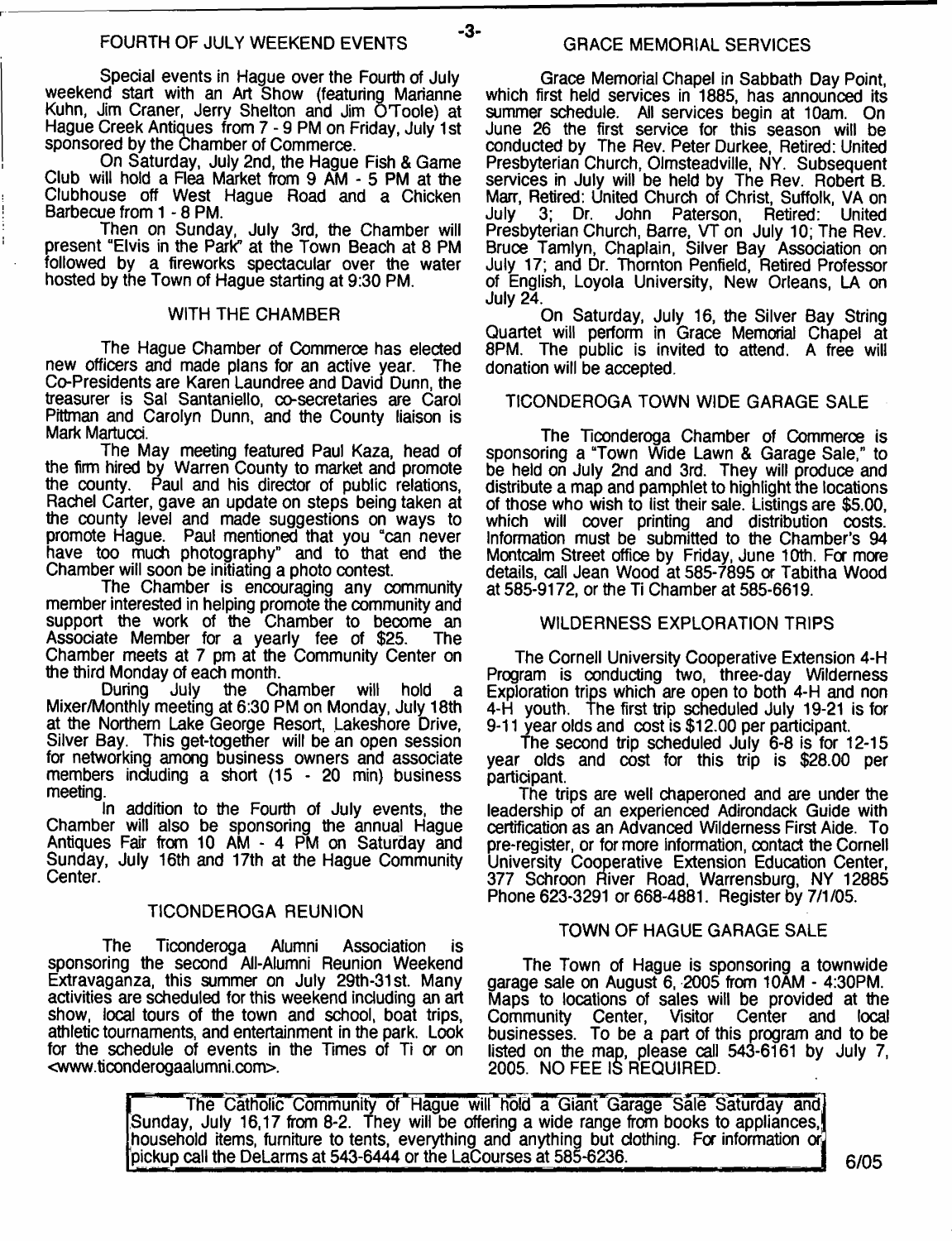-4-

Chairman David Swanson opened the meeting at 3:05 pm with Roily Allen, Pam Peterson, John Brown, Cathy Clark and Tim Costello present and Peter Foster absent.

The Planning Board recommended to the Zoning Board of Appeals approval of a variance by PHELPS (43.5-2-38), Dock Rd, Hamlet and added the following conditions to their site plan approval: 1) No new construction shall occur over the water or beyond the mean high water mark. 2) The increase in height shall be no more than 7 feet from the existing height and the total height shall not be more than 36 feet. 3) The ridge line of the new construction shall be ridge line of the new construction shall be perpendicular to the road as per the plans submitted.<br>4) Because of its lakeside location, the owner is Because of its lakeside location, the owner is encouraged to use an earth tone finish on the outside of the house. 5) The environmental concerns shall be taken care of to the satisfaction of the ZEO.

## ZONING BOARD OF APPEALS - 5/26/05

Chairman Robert Goetsch and members Bruce Clark, Mary Lou Doulin, Martin Fitzgerald, George lanson, Tina King and Bill Pittman were present.

PHELPS (43.5-2-38). Dock Rd. TR-1.

The applicant wishes to add a second story above the existing house. Although the proposed addition will be further back from the Lake than the existing portion of the house, and will be entirely within the footprint of the existing house, it will be within the required 50 foot shoreline setback and within the required side setback dimensions. Applicant has required side setback dimensions. scaled back the additional square footage and the height from what was submitted in the original application.

The new height is 36 ft from the lowest point on the ground to the highest point on the house. This is an additional height of 7 ft from the previous 29 ft. but lower than the original plans first submitted to the Planning Board. The new plans address a concern by the APA. The new structure will come up to about the level of the road. There will be a reverse gable so the roofline will be perpendicular to the road rather than parallel.

The existing building occupies 57% of the land which is no change. The dirt road is owned by the Town but their property goes up to Rt. 9N (Lakeshore Drive).

The ZBA must consider the following questions when granting a variance, a. Will an undesirable change be produced in the character of the neighborhood or to the detriment of nearby properties?<br>b. Can the benefit sought by the applicant be Can the benefit sought by the applicant be achieved by some method feasible to the applicant other than an area variance? c. Is the requested variance substantial? d. Will the proposed variance have an adverse effect or impact on the physical or environmental conditions in the neighborhood or district? e. Is the alleged difficulty self-created?

The members were divided on whether or not the criteria for a variance was met. The variance was approved 4-3 with yes votes from lanson, Pittman, Fitzgerald and Goetsch and no votes from Doulin, Clark and King.

Chairman Swanson and members Roily Allen, Tim Costello, Pam Peterson and Cathy Clark were present and Peter Foster and John Brown were absent.

# SUBDIVISION: BENEDUCE (42-1-23.1), Dodd Hill<br>Rd. TR-1

The applicant wishes to subdivide his<br>maior 11-lot subdivision. Discussion property into a major  $11$ -lot subdivision. continued on the sketch plan review of the proposal.

Along Dodd Hill Road driveways should be placed in order to improve the sight distance. suggestion was made that 100 ft on either side of the 1100 ft stream at the back of the large lot to be retained by Mr. Beneduce be left open to the residents of the sub-division as a recreation or non-development area. There is an alternate provision for a monetary amounl which would have to be recommended by the Planning Board and then established by the Town Board. There continue to be questions on the part of the ZEO and Boards as to the exact nature of this provision and definitions contained in it.

Rolly Allen suggested that the only tree dearing done should be that necessary for building the houses. ZEO Bailey interpreted that once the lots are created °we are out of the subdivision regulations and into zoning and there is no such requirement in zoning for tree preservation except along the shoreline." Mr. Allen fell that whether it is a requirement or not, this is the time to come to an agreement with the developer to put in deed restrictions.

The Board approved (5-0) the sketch plan with the following suggestions:<br>1 100 ft

100 ft on either side of the brook (stream) be set aside for open space<br>2) No development

No development on lots 1 & 2 beyond the stone wall

3) Restrictions on cutting on each lot

#### SUBDIVISION: RAGOT (42.20-1-6), Lakeshore Drive (across from Cape Cod). TR-2

Robert Ragot appeared to continue the sketch plan review of a proposal submitted in February to subdivide a 7.73 acre parcel (which is currently in the Cape Cod Association) into 4 lots - 3 of 1.1 acres and the other of 4.43 acres.

The Board discussed some of their observations at a site visit. There was much concern about the lot with the very steep slope, the flooding area and the design of the lots. There remains a landlocked building (owned by Korot) on the property which needs to be given access to Lakeshore Drive. A question was raised as to the inclusion of the common road in the 1.1 acres. Mr. Ragot will resubmit his sketch plan considering the comments and with a dear definition of the egress for the 3 lots.

SITE PLAN REVIEW: HINES (26.14-1-5). Friends Point. South. TR-1

The applicant was given approval for minor modifications to the roofline of the existing house and modification to the existing entrance.

(Cont'd on page 5 - Planning)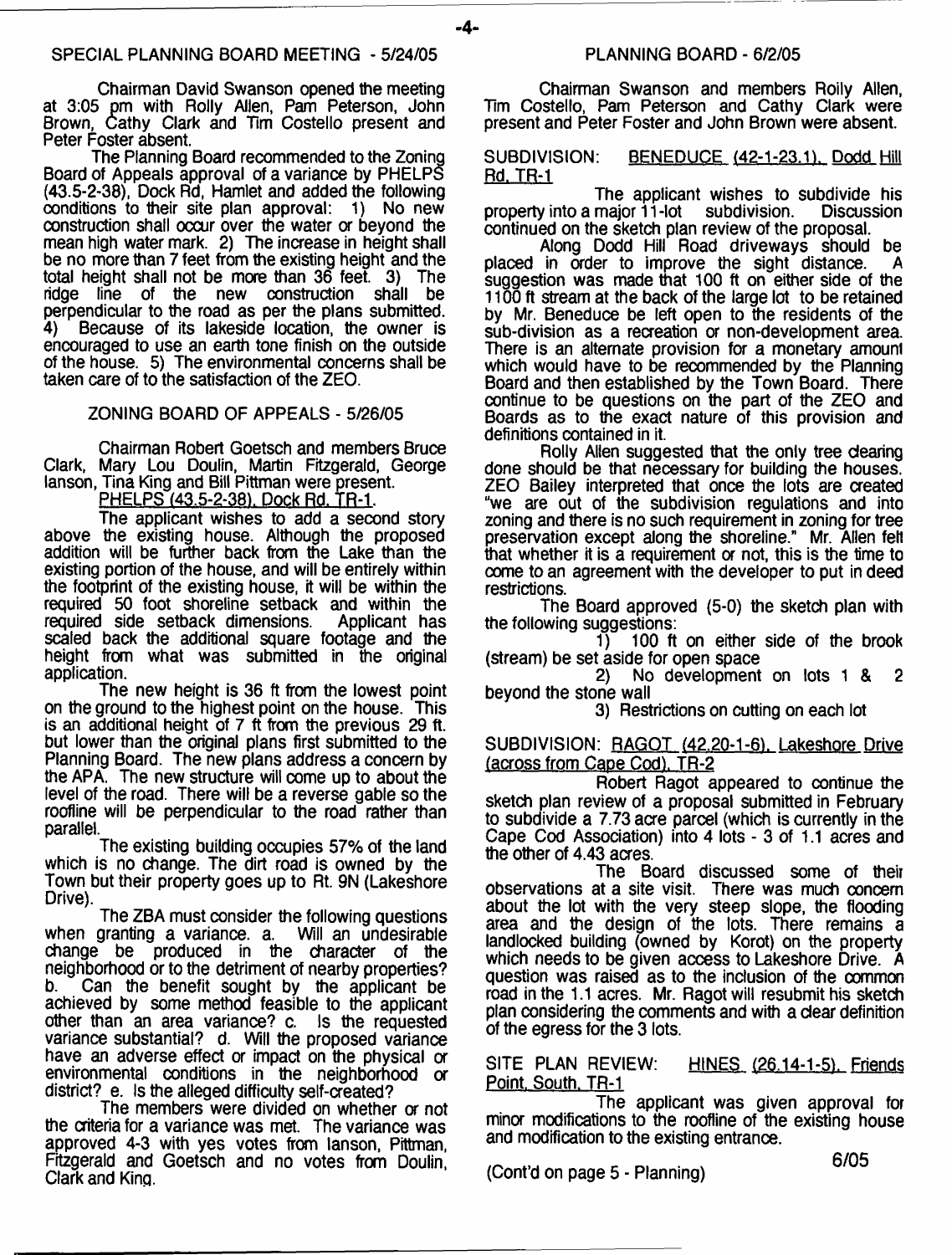## ZONING CHANGE: MAIARO (42-1-91. Decker Hill Rd. (25.4-1-41). Fitzgerald Rd. OC-2

The applicant has requested a change in zoning within the Special Commercial Use Zone to be a consistent 2.9 acres. A letter was received from APA indicating such a change may be possible. The APA would have to hold a Public Hearing and send notices to all affected parties. It would be subject to the SEQRA review as a Type 1 project. The lead agency would be the APA with the Town as the sponsor. The Town Board will have to make the decision but asked the Planning Board for their recommendation. The Planning Board felt that to make all the properties in the commercial zone have the same requirement probably makes sense, that other landowners affected by the change should be consulted, the issue of costs should be considered and the Town should hold a public hearing before submitting the proposal to the APA.

Under new business, Cathy Clark asked about the need for Planning Board approval for change of use for any new commercial ventures in the hamlet. ZEO Bailey needs to have a way to be made aware of these issues. Ms. Clark also reiterated her request that proposals be given to the Planning Board in a timely fashion in order to minimize the number of meetings that are necessary. Councilman Gladu meetings that are necessary. suggested that they work on a process modification according to a plan that ZEO Bailey has submitted to Chairman Swanson.

Under other business, Councilman Gladu handed out a document "Parkland Requirements for Major Subdivisions". He suggested that the Planning Board has to put together a definition and set of criteria for the recreational needs of the Town which can be used as a comparison for subdivision requests. The zoning code seems to be driven by the code seems to be "incomprehensible comprehensive plan" and it was suggested that the problem is larger than just recreation and needs to be addressed by the Town.

## BICENTENNIAL FALLS IN TICONDEROGA



All members were present including Supervisor Dan Belden, and Councilmen Bob Patchett, Dick Gladu, Lu Megow and Rudy Meola.

After the Pledge of Allegiance a moment of silence was held for Pat Duell Frasier.

During the Privilege of the floor, Donna Van Wirt lamented that there was "no community effort to bring people together (and that there) was fighting over little issues ... when we should be working together."

Tom LaPointe expressed concern about the enforcement of the junkyard law. He mentioned one property that had been cited but had yet to dean up the area and that an oil tank was being drained there. Town Justice Knott has granted delays which has extended the time for enforcement. He would like to see the property deaned up and has offered to help but it seemed that it would be delayed now until August. The Board agreed to have ZEO Bailey contact the DEC to look at the suspect liquid.

A Public Hearing was held on a proposal from the Planning Board and ZEO to eliminate the word "attics" from the definition of square footage in the The code currently allows a lawful nonconforming structure to be enlarged up to 25% of its existing square footage. The Board later tabled the proposal until they get additional information as to why it is needed and what effect it would have for the Town or for the property owner.

Committee Reports:

Assessor/Justice - Councilman Gladu reported that the equalization rate will be 97% but based on sales this year, it may be only 85% next year so another revaluation may have to be considered. clarified from a previous meeting that a NY State land assessment increase of \$16,507,450 was left off the school district tax roles for the 2004 - 2005 school year. This omission resulted in the district tax payers in Hague and Ticonderoga paying \$165,783.66 more for that period. That money ( \$165,783.66), was treated as a fund balance revenue transfer from 2004 - 2005 and used to offset the tax levy for the whole school district for the 2005 - 2006 school year.

Buildings & Grounds/CC - Councilman Megow reported that the water problem in the Community Center will be taken care of next month and approval was given for \$1500 for needed dehumidifiers and fans.

Highway - Don Smith, Highway Superintendent reported that the equipment inventory is complete and a video inventory is needed for the insurance company. He noted that all the roads that were done last year were holding in the current rainy weather. The Board acknowledged the good job the Highway department did in helping with the repairs to the pier at the Town Boat launch.

Planning/Zoning/Stormwater - The Board received a<br>written report from the ZEO. A motion to hire a written report from the  $ZEO$ . temporary assistant to cover the ZEO's office for 1/2 day when he was "out in the field" was supported by Gladu and Belden but opposed by Megow, Patchett and Meola who questioned the necessity and wanted a report from the Personel committee.  $6/05$ (Cont'd on page 6 - Town Board)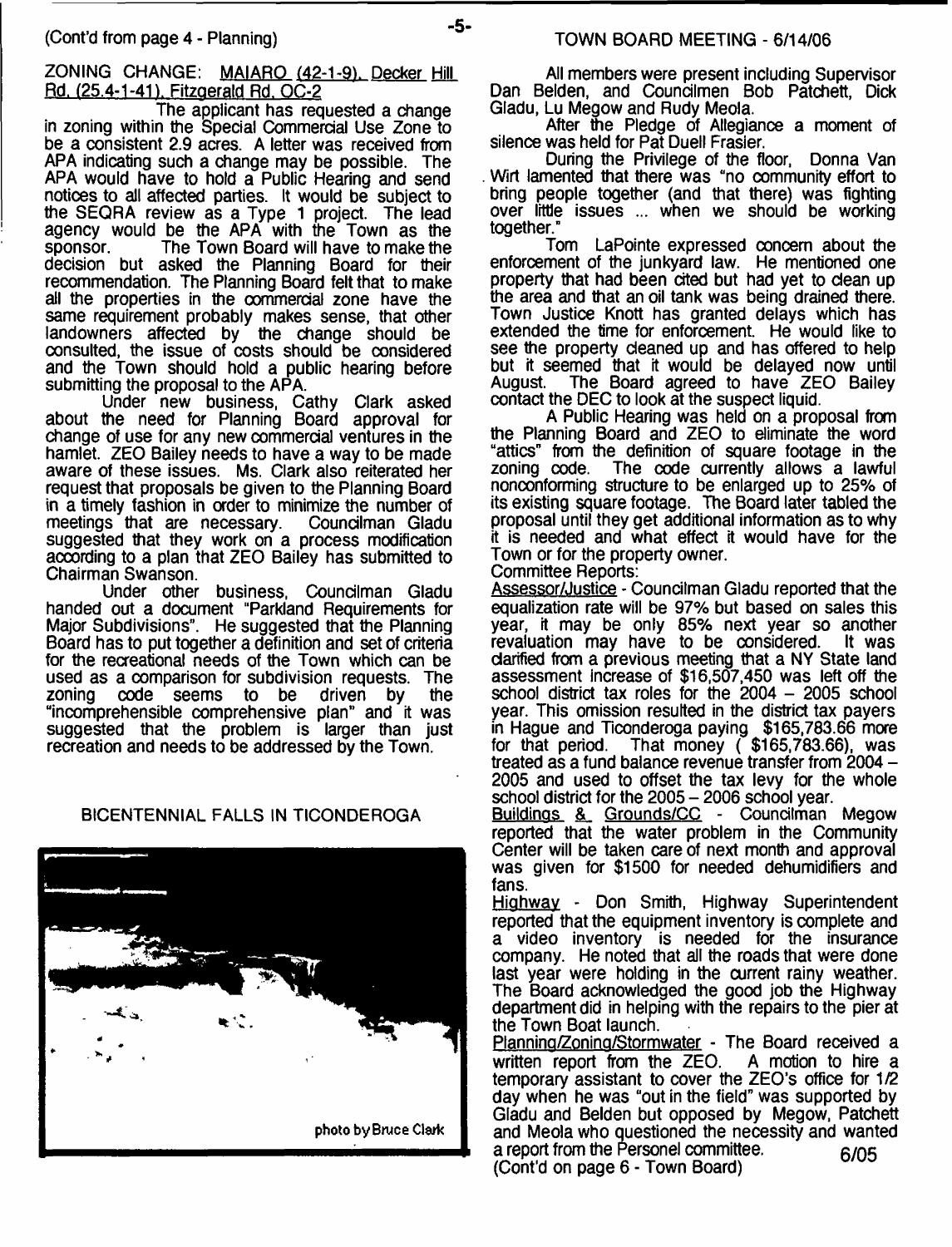Town Park/Beautification - Councilman Meola reported that there was still a need for summer staff due to a change in staff plans.

Youth- Councilman Meola reported that 10 Hague youth will participate in the Silver Bay program.

#### Under unfinished business, the Board

1. Decided to "solicit indication of interest from persons who already do it (serve papers)."

2. Heard a verbal report from Coundlmen Gladu and Patchett on the subdivision requirements for parkland and recreation land. The discussion went in several directions and (apparently) a committee was (apparently) appointed to continue the research and submit a written report.

3. Approved a bid from Peter Reale to install streetlights.

4. Approved the employment of Mr. Dufault to water the downtown flowers.

#### Under communications, the Board

1. Acknowledged receipt of an inquiry about the sewer being a different system than what was voted on. A response indicated that the Board approved any changes.

2. Acknowledged receipt of an inquiry about the closing of the transfer station on Sundays (exoept July and August).

#### Under new business, the Board

1. Heard a sewer extension update report.<br>2. Approved \$4900 for landfill po for landfill post closure environmental monitoring services.

3. Approved resolution #49 accepting additional occupancy tax revenue.

4. Approved resolution #50 on sewer use EDU changes.

5. Approved attendance for two for water quality conference in August

6. Approved a town wide garage sale for 8/16/05.

7. Approved a request for bed tax monies of \$3000 for the Chamber of Commerce for marketing and a computer

 $\mathcal{L}$ 

for the visitor center.

Supervisor's Report: Supervisor Belden reported that he voted in the majority in oppositior to the addition to the Warren County jail.

For official minutes and other items of Town interest, see the website at <townofhague.org>.



Ethel Andrus, Town Historian

When the Hague Community Center was constructed in 1989 on the site of the former Hague Central School, the Town of Hague set aside space for an historical room. Under the care of the long-time historian, Clifton West, the historical room grew into a museum. Mr. West presided over the museum on a daily basis until his death in July 2001.

Because the one room dedicated to the museum is not adequate to display and house the collection in a proper preservation manner, efforts have been made at various times to address this shortcoming. In May 2004 the Hague Town Board hired a consultant to work with a oommittee of local residents to review the current state of the museum. It was instantly dear that the collection could not be adequately displayed much less expanded until more space was available. The committee also determined that the museum needed to expand its holdings in order to offer a broader interpretation of community history.

At a public meeting held in early July 2004, participants described the type of facility they would like for their museum. They agreed that it should be a multi-use facility, combining museum and program activity space with a library and research room in an inviting, comfortable atmosphere. This kind of facility is desperately needed in Hague. Currently Hague has no cultural facility of any kind and this additional resource space would fill this void and provide the opportunity to display many of the wonderful old photographs and artifacts pertaining to Hague's history.

The museum committee drafted a mission statement and organized a Board of Trustees to administer the museum. The Museum Board of Trustees has written, and the Town Board approved, a set of by-laws. It was agreed that the museum would grow into a cultural center for the town that would make its residents proud, offer its young people meaningful access to Hague history and provide entertaining activities for summer visitors as well as winter programs for year-round residents.

The Hague Town Board budgeted public funds for a building project and hired Richard E. Jones Associates, Architects, to design an addition to the present Community Building for the Clifton West Hague Museum. The additional space provides for an historian's office and workroom, museum storage space and exhibition space.

The Hague Town Board has shown their support of this project with a commitment of funds over the past several years, and Supervisor Dan Belden has written to Betty Little, John E. Sweeney, Teresa Sayward, Hillary Rodham Clinton, and Charles E. Schumer seeking their support. Now we look to you, the citizens of Hague, for your support. In order for this project to become a reality additional funds are needed. In 2007 Hague will be celebrating its 200th anniversary. Having the Clifton West Hague Museum in appropriate housing where meaningful exhibits of the Town of Hague's history could be displayed would be such a significant part of that celebration. In order for this project to be accomplished \$150,000 must be raised. The museum Board of Trustees (Jerry Crammond, Sheri DeLarm, Gale Halm, Rudy Meola, Lauren Pariin, Sharon Reynolds, Richard M. Strum and Ethel Andrus, ex officio) invites you to become part of this worthwhile project. Contributions (checks made out to the Town o1 Hague) may be sent to Clifton West Hague Museum, Town of Hague, PO Box 509, Hague, NY 12836.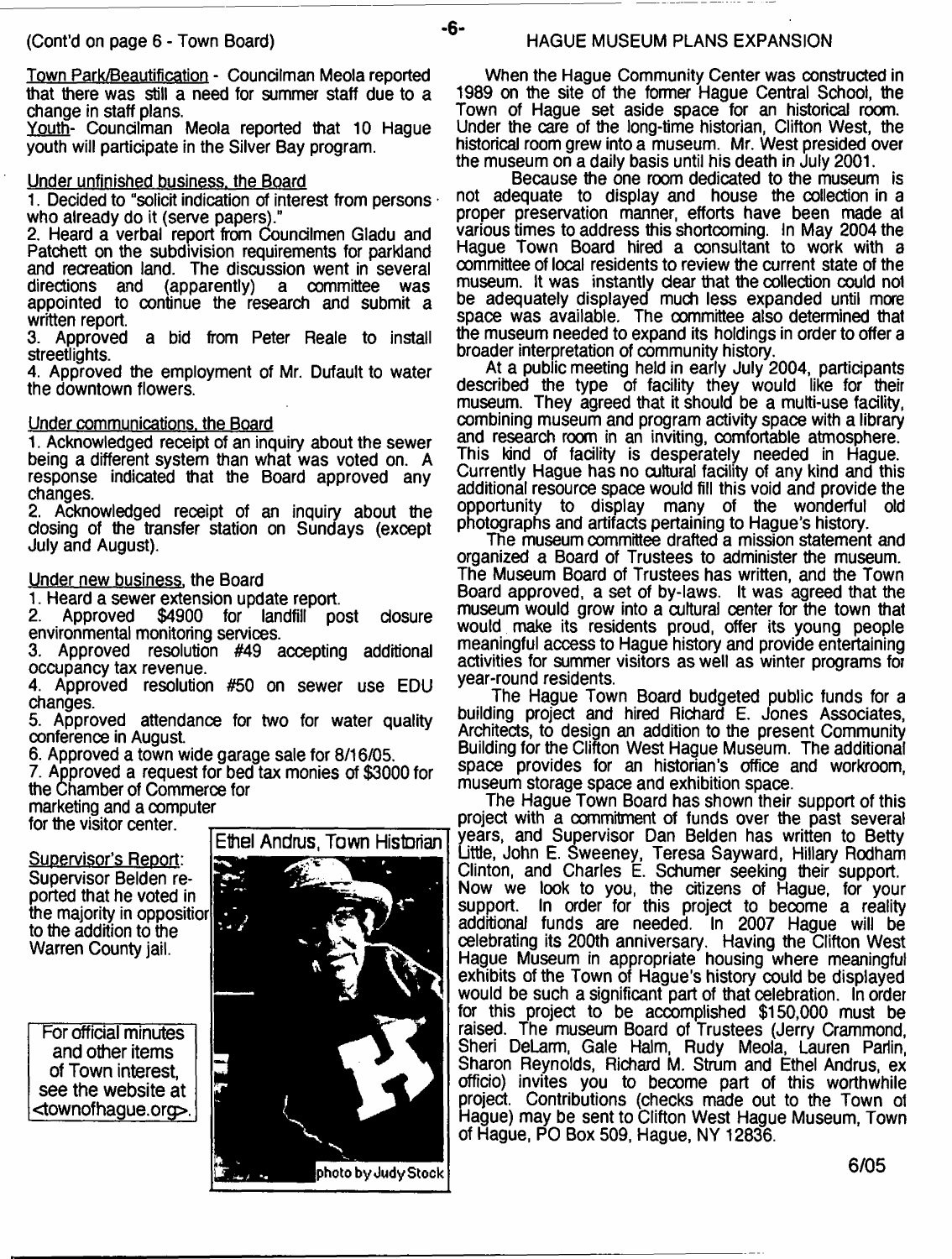## *~SOUbJVIb)GS~*

 $-7-$ 

BORN: A daughter, Eliza Anne, on April 17, 2005 to Kathleen (Crabbs) and John Clark, Hillsborough, NC. Proud grandparents (for the fifth time!) are Ed and Mary Crabbs of Hague and Fredericksburg, Va.

MARRIED: Lindsey Anne Frasier, daughter of Mr & Mrs. Richard Frasier, Hague, to Michael Edward Mydlarz, Jr., Ticonderoga, on May 28, 2005 at the Diamond Point Community Church. Reception was held followng the *Honors:* Alanna Swinton. ceremony at The Lodge at Echo Lake in Warrensburg.

DIED: Patricia Mae Duell Frasier, 65, former resident of Hague, in Glens Falls on June 8, 2005. She was predeceased by her husband, Stanley Frasier in 1974. is survived by seven children, fourteen grandchildren and three great grandchildren.

MEMORIAL SERVICE: For Ruth Bohnet Keller Mirtl Jenkins on Saturday, July 2, 2005 at 11AM at Grace Memorial Chapel, Sabbath Day Point. Following the service all are invited for lunch at Stonehedge.

CONGRATULATIONS: To Vinnie and Mina Jones of Hague on the accomplishments of their grand- daughters, whose parents are Dr. & Mrs. Vincent Jones of Tenafly, NJ. Kohar just graduated from Yale and will intern at Middlesex Hospital in Connecticut. Persephone, now a Pediatrician, is at Harvard on a Fellowship studying Behavior and Development.

CONGRATULATIONS: To Santo Sapienza, son of Geraldine Wood, Ticonderoga and Danielle Ryan, daughter of Ronald and Diane Ryan, Ticonderoga on achieving the rank of valedictorian and salutatorian of the Class of 2005 at Ticonderoga High School.

MOVED: Ed and Bessie Yaw of West Hague Rd, Hague have moved and would enjoy hearing from friends at Warren County Residence Hall, Rm 14, 353 Schroon River Rd, Warrensburg, NY 12885.

#### NATIONAL HONOR SOCIETY INDUCTEES

Hague students John Breitenbach, Wyatt Peterson, Akashia Swinton, and Kacheena Trudeau were inducted into the Black Watch Chapter of National Honor Society on May 9, 2005:

To be eligible for consideration for NHS, Ticonderoga students must have an 88 cumulative average. A faculty selection committee, selected by the principal, meets to select students who have demonstrated character, service and leadership to the school. Ticonderoga High faculty and administration take the responsibility for selection very seriously and are proud of its students' accomplishments.

#### ABARE EARNS AWARD

Ashley Abare of Hague, a sophomore at St. Lawrence University, has been presented with the APO Outstanding Leadership and Service Award at Moving-Up Day ceremonies. This award is presented to an APO officer who has made significant contributions to the organization and the community.

#### THS HONOR ROLL

The following Hague students have been listed on the fifth marking period honor roll.

Grade 12: *First Honors.* Aren Laundree, Maureen Palait; *Second Honors:* Danielle Connors, Joshua Frasier.

Grade 11 - *First Honors:* Sarah Bissell; *Second Honors:* Andrew Trombley.

Grade 10: - *First Honors:* John Breitenbach, Akashic Swinton, Kacheena Trudeau; *Second Honors* Janine Best, Brittney Haran, Kelly McCoy.

G\_rade SL - *First Honors:* Samantha Abare; *Seconc*

#### MARCELLA SEMBRICH OPERA MUSEUM

The Marcella Sembrich Opera Museum in Bolton Landing will present Highlights of Seagle Colony's 2005<br>shows at 1:30 PM Wednesday, June 29. The shows at 1:30 PM Wednesday, June 29. performance features singers from Seagle Music Colony in Schroon Lake. Cost is \$7; \$5 for museum members.

The museum will present London-based pianist Simon Mulligan in concert at 7PM on Wednesday, July 6. Cost is \$15 and reservations are suggested.

The museum is open daily from 10AM to 12:30 PM and from 2 to 5:30PM through Sept. 15. The museum, once the studio of coloratura opera singer, Marcella Sembrich, features memorabilia from her era including fine art she collected, her costumes and music. The museum is located one-half mile south of Bolton's commercial district. Admission is by donation. For information on<br>Sembrich call 644-9839 or visit  $644-9839$  or  $20$ <br>and on the <[www.operamuseum.org](http://www.operamuseum.org)> and on the Seagle Colony call 532-7875 or visit <[www.seaglecolony.com](http://www.seaglecolony.com)>.

#### NEWS FROM THE LGA

The Lake George Association (LGA) will be offering its popular, award-winning Floating Classroom program to the public this summer on Wednesdays in July and August from 10:00 am. to 12:00 p.m. The LGA's Floating Classroom is in its 14th season, and taught lake science to 1,230 participants last year. The program takes place on the water in a covered cruise boat, which allows it to be presented in rain or shine. The cost is \$15 per person. Space is limited, so reservations are required.

The LGA is also looking for volunteers for its Stream Team Program. Volunteers become a part of a Stream Team for the stream of their choice and work together to gather information and to monitor the streams of the Lake George Basin. The approximate time commitment is 1-3 hours per project, 1-3 times a year. Some additional training for stream dean-ups and other projects may take place on the day of the event. The LGA supplies all equipment and data sheets. A training session will be held on Wednesday, June 29th, from 6:30 p.m. to 8:30 p.m.

The LGA Education and Outreach programs provide information relevant to protecting and improving the Lake George Basin. By offering many familyfriendly programs, the LGA is emphasizing that stewardship of the watershed is the responsibility of everyone who resides and recreates there, regardless of age. Four "Family Programs" are offered in August and "Lake Talks" are Tuesday evenings from July 12th through August 16th.

For more information on any of these programs, contact Karin Badey at LGA office by phone 668-3558 or email: educator@lakegeorgeassociation.org. 6/05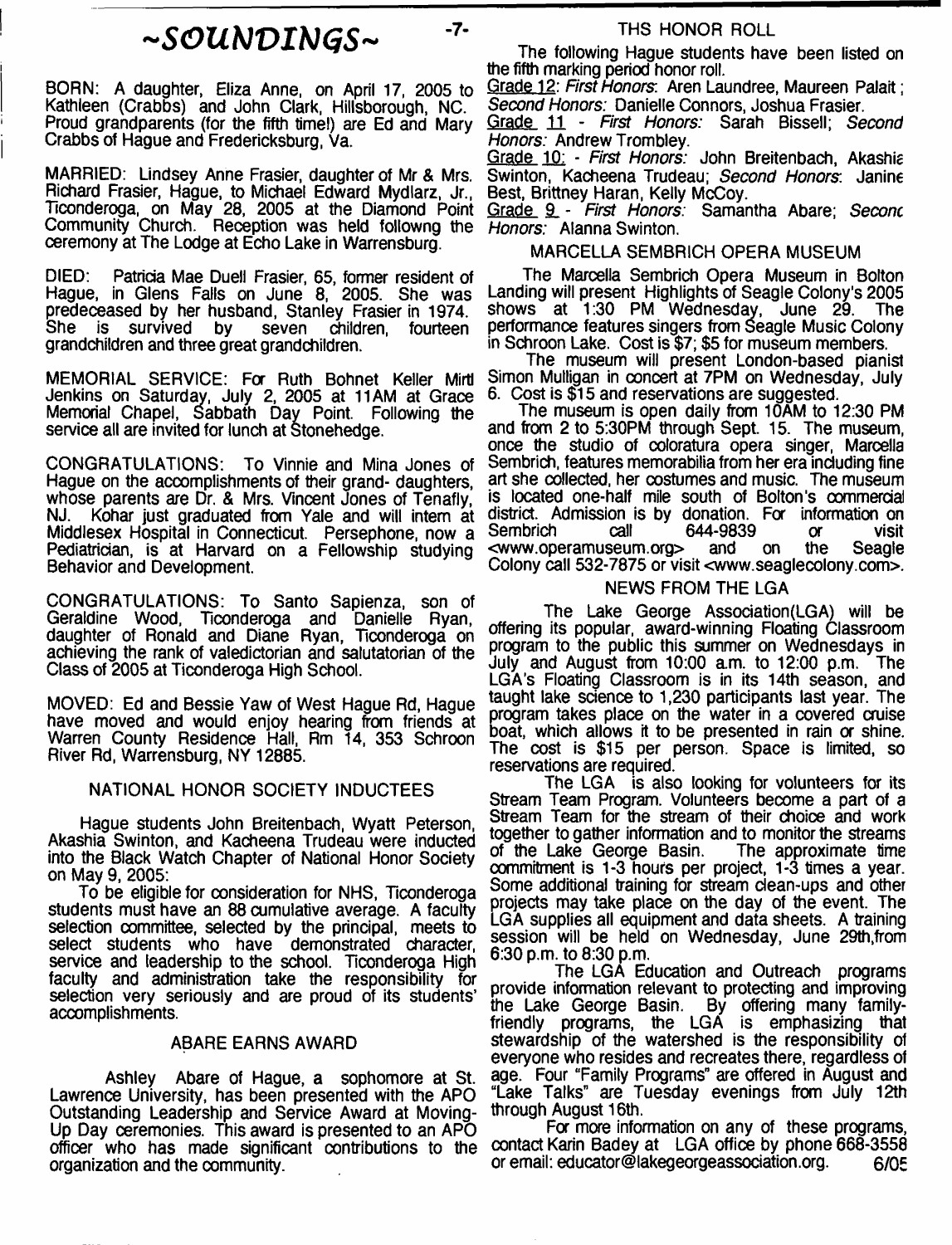## ALZHEIMER'S DISEASE: THERE IS HOPE! by Christine lanson

Close to fifty people attended a free educational lecture at The Hague Community Center on May 26 sponsored by The Dan<br>Padula Educational Series which brings which brings speakers on health care issues to our local and regional community.

Robert Berrick, PA, of the Ticonderoga Health Center, President of the Dan Padula Memorial Fund and dose friend of the late Dan Padula, introduced the speaker, Elizabeth "We are less than ten years away from having this thing licked," was the good news Ms. Smith-Boivin, Director of The Anne B. Goldberg Alzheimer's Center and<br>The Neuroscience Advanced Imaging Neuroscience Resource Center at Albany Medical Center,<br>brought to her audience. She spoke about brought to her audience. the four stages of Alzheimer's Disease and the importance of obtaining an accurate and early diagnosis. MCI (Minimal Cognitive Impairment) is memory loss that happens as we age. For example, a woman doing something in the kitchen realizes that she needs something from the pantry downstairs. When she opens the pantry door and sees ail the cans and packages, she cant remember what she needed. She goes back upstairs, where she sees a "cue"—some object in the kitchen that triggers or "cues" her to remember what it is she needs. This kind of forgetting is not a symptom<br>of Alzheimer's. It's minimal cognitive Alzheimer's. It's minimal cognitive impairment. And it's normal.

Boivin explained that Alzheimer's Disease is a *form* of Dementia. But Dementia covers a whole syndrome of symptoms including those found in Alzheimer's patients. Confusion, memory loss, personality changes, language problems, space and time problems, and tremors-any of these symptoms can also be caused by sixty-five other diseases, induding post-stroke Dementia, Parkinson's Disease, and brain tumors. With treatment,<br>these related forms of Dementia are of Dementia are "reversible". They can improve and get better. With Alzheimer's disease, Boivin explained, the disease can only get worse. As Alzheimer's Disease progresses, 'The brain breaks incrementally—a little bit at a time." Losing the ability to store a new memory happens in the early, first stage of Alzheimer's. This first stage lasts from four to six years.

At the second stage, the brain loses "executive function" and lacks ability to "figure it out." Now forgetting is more than a problem of processing. The most recent memory is forgotten but old memories are retained. This stage lasts between two to four years.

The third stage involves difficulty with language. The word won't come forward. Familiar names are mixed up. The word that you want to say comes out as the wrong word and has a different meaning.

At tne fourth and last stage, the chemical changes in the brain have progressed a lot further and cause sadness, depression and behavioral changes. At this stage a person may become suspicious and have trouble orienting to time and place. The person may get lost and not find his way home. Finally, he can no longer recognize family members or manage daily activities like taking a bath, going to the toilet, or eating. Even though cognitive abilities are breaking down, physical health may remain strong. Early detection and treatment are critically important since medication can combat the brain's chemicals and keep it from progressing to a later stage. It's important for a patient to continue taking the medication (eg. *Aricept)* because even though it can't make one better, it's keeping the disease from progressing to a later stage. It's also advised to keep the mind active with hobbies, music, reading, painting, doing crossword puzzles-anything enjoyable.

Contact The Alzheimer's Association's (800- 272-3900) or the Ann B. Goldberg Alzheimer's Resource Center at AMC (518-262-0800) for help or information.

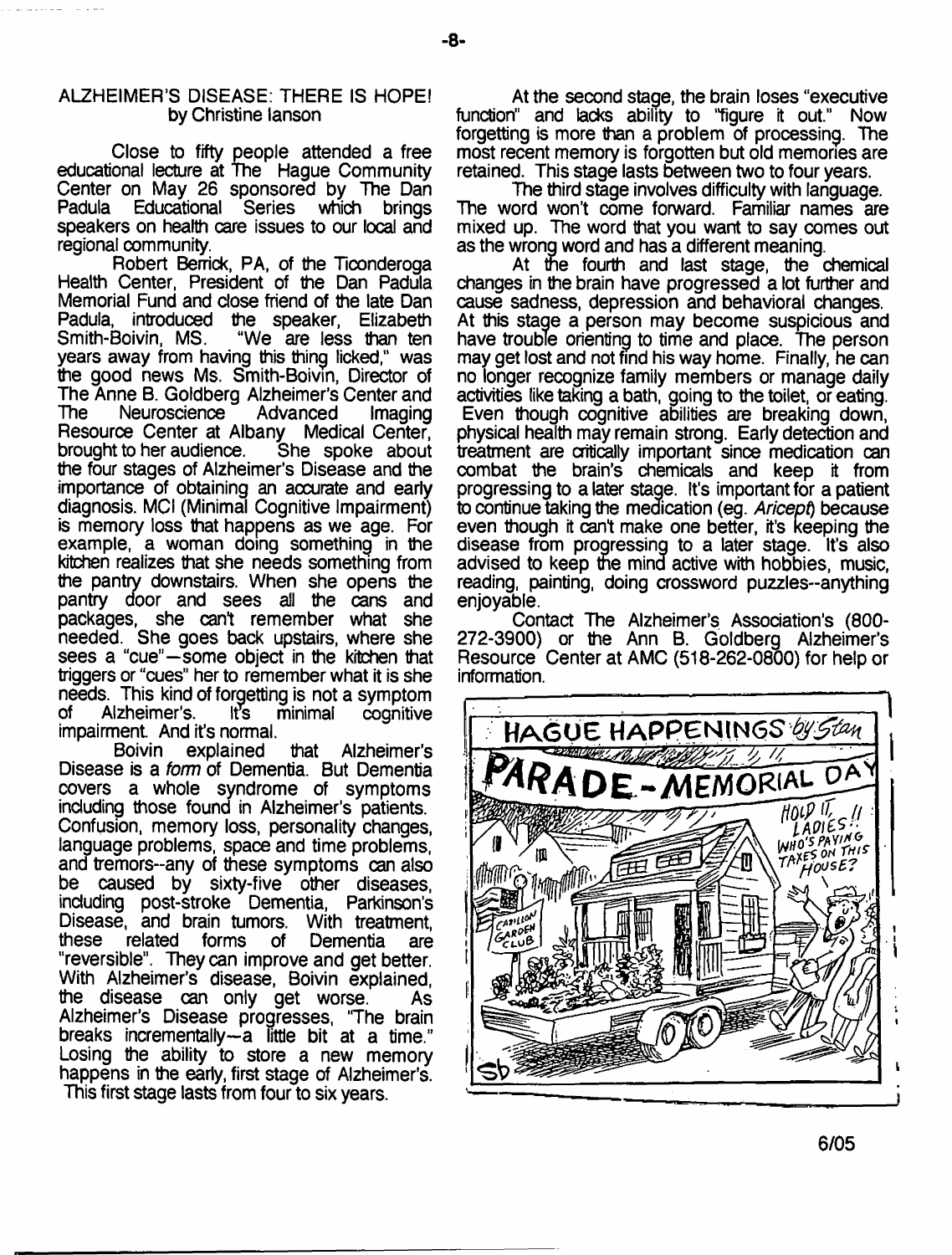by Nancy Wotton Scarzello

#### Up and Down Lake George

I got a very nice note from George Singer last month regarding my article on the Cook Mt. Preserve, and in it he points out that I had made an error, "Abercrombie went **down** Lake George to Ft Ticonderoga and apples were shipped **up** Lake Champlain to the Hudson River as both are north flowing lakes." He is absolutely oorrect, and although this is something that I know, it is just not how I think in terms of travel up and down the lake from my north to south perspective. When I think about traveling from Lake George Village to Ticonderoga, I feel like I am traveling up the lake and that is just how it came out in my writing. How is it that this lake flows north?

The Lake George Basin began its formation over 1.6 billion years ago by faults in the earth's crust. There is a fault running down the eastern side of the lake where the bed of the lake has slipped down on the west side of the fault. On the east side of the fault the mountains remained at the same elevation or rose up forming mountains along the eastern shore. Another fault occurred along the western side of the lake forming the western shoreline. There are two more faults on either side of the Tongue Mountain Range and another that runs from Northwest Bay south along the shoreline through Lake George Village. Thus, a sunken basin was formed.

However, the lake was not a lake at this time, but actually two rivers. One flowed south out of Northwest Bay into the present day Hudson River, the other flowed north from the Narrows into present day Lake Champlain. Soon the climate cooled and glaciers covered the northeast with several successions of ice sheets that bulldozed, scraped and crushed the surface soils and rocks, gouging out river valleys and carrying these<br>materials across the surface creating a new materials across the surface creating landscape as they advanced and receded.

Today's Lake George was formed as the last glacier receded about 10,000 years ago. The ice sheet paused at the southern end of the lake, leaving behind a moraine of boulders, stone and sand forming a dam in the river just north of Glens Falls. The ice sheet paused again at the north end of the lake creating a smaller dam, resulting in the basin we have today. As the glacier departed it left behind ioe to help fill the basin with water as it melted and along with precipitation and contributions from the brooks, streams and springs in and around the lake, the basin filled. Not a closed basin, the dam at the southern end of the lake is higher in elevation than the dam at the north, making the northern end the place for the overflow to escape and a spillway of the LaChute River in Ticonderoga. The water then drops down into Lake Champlain (created in a similar fashion), then further north to the St. Lawrence Seaway and eventually finds its way to the Atlantic Ocean!

We can see evidence of the materials left behind by the glaciers all along the shoreline of the lake. The smooth ledges and cliffs dropping down to the water's edge, huge boulders perched on the shore and piles of stones seemingly dumped from nowhere as the ioe sheet paused in its retreat, all mark a time in geological history revealed to us if we take the time to notice. And remember, if you are traveling from Lake George Village to Ticonderoga in your car you are going **up** the lake, but if you are in a boat you are traveling **down** the lake.

#### WEATHER NOTES by Mary Lou Doulin

"June is in the land" the poet Amy Levy says. "There shall be sunlight, scent of roses, warm mists of summer rain and music in the running stream." The first three days we had some of that and now we have so much more. The reality has been that May was cooler than normal, daytime temperatures 50 to 60 degrees and nighttime 30 to 40 degrees, but there was ample sunshine for the first three weeks of May. The first five days of June were just as the above poet said; all the delights of spring abounded. Then the rains came, along with tornado and severe storm watches and warnings on the 6th of June. The thunder and lightning returned on the 9th and temperatures climbed into the 90's with oppresssive humidity. The thunder storms were of the lingering variety and often continued through the nights.

There is a Japanese proverb which states "Big trees provoke the pride of winds." Although the meaning was intended to be metaphorical, it could be taken quite literally throughout the frequent storms we experienced in Hague, as trees fell dose to homes. We began to get a break from the heat and humidity on Wednesday, the 16th of June but the rains continued and even got heavier. The flash flood watches returned as heavy downpours continued. Parts of Rt. 9 north of us were dosed due to dirt and boulders. Four lanes on the northway near Bolton Landing were dosed due to a massive landslide. Here in Hague, McCoy and Battle Hill Roads got washed out.

The Hague Brook was wild Wednesday night also. The normally placid, clear bubbling brook became a raging river of brown with white caps that pulled rocks, trees and other materials downstream with a thunderous roar and a bad scent. Water reached some lawns and basements along the way. It was dazzling to witness. Locals say that it was not as bad as the two floods that occurred in the late 1940's and 70"s. Power outages were ongoing. On Father's Day weekend the good weather started to return and we hope it will remain so!